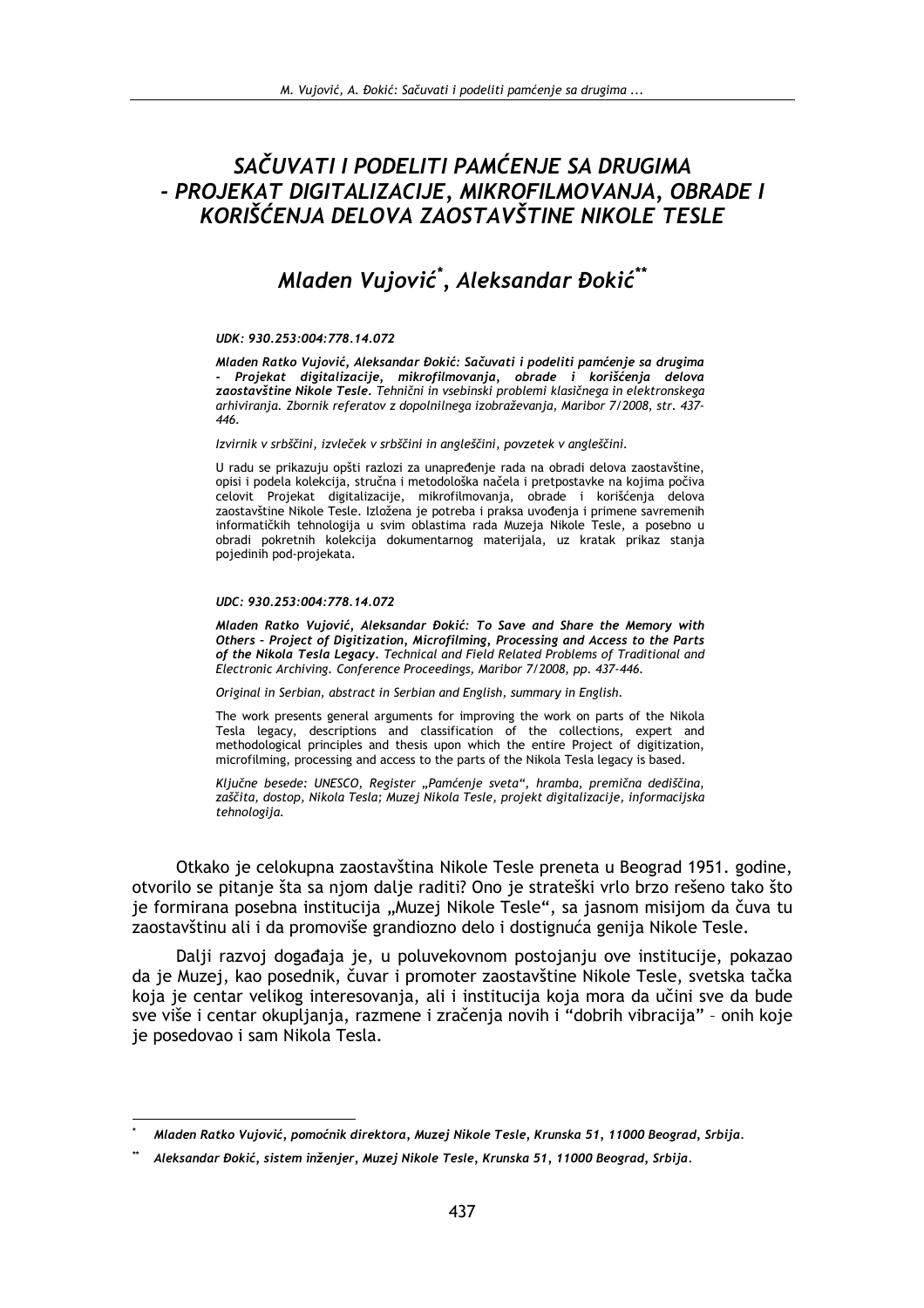U skladu sa definicijama koje su date u "Memory of the World: General Guidelines (Revised edition 2002) / prepared by Ray Edmondson, Paris: UNESCO, 2002.", zaostavštinu Nikole Tesle koja se čuva u Muzeju Nikole Tesle, čine pokretne i nepokretne tvorevine.

Uviđajući univerzalni značaj Nikole Tesle i njegovog stvaralaštva, Unesko je 2003. godine Teslinu arhivu, kao deo pokretnog dokumentarnog nasleđa čovečanstva, uvrstio u Registar "Pamćenje sveta", što predstavlja najviši oblik zaštite nekog kulturnog dobra. Na nacionalnom nivou, Narodna skupština Republike Srbije je 2005. godine donela Odluku o utvrđivanju arhivske građe koja se čuva u Muzeju Nikole Tesle kao Lični fond Nikole Tesle, za kulturno dobro od izuzetnog značaja.

Tako su, i na nacionalnom i na međunarodnom nivou, Muzeju Nikole Tesle dodatno potvrđene dve osnovne, velike obaveze: da Teslinu arhivu čuva na najbolji mogući način, ali i da omogući što većem broju ljudi da tu dragocenu arhivu koriste, dakle da postane deo posebne zajednice koja neprestano i neumorno radi na projektu "SAČUVATI I PODELITI PAMĆENJE SA DRUGIMA".

Pored tekstualnih materijala koji su na različite načine zapisani, u sastavu arhive su i netekstulani (skice, crteži i dr. tehnička dokumentacija) ali i vizuelni materijali (foto-materijal zapisan na transparentnim i netransparentnim podlogama).

U sastavu zaostavštine Nikole Tesle nalaze se i druge vrste pokretnog dokumentarnog nasleđa koje čine tekstualni materijali: lična biblioteka i novinski isečci.

Nepokretni deo zaostavštine čini čitav niz artefakata - predmeta, uključujući i dvodimenzionalna i trodimenzionalna umetnička dela, koji su razvrstani u više zbirki.

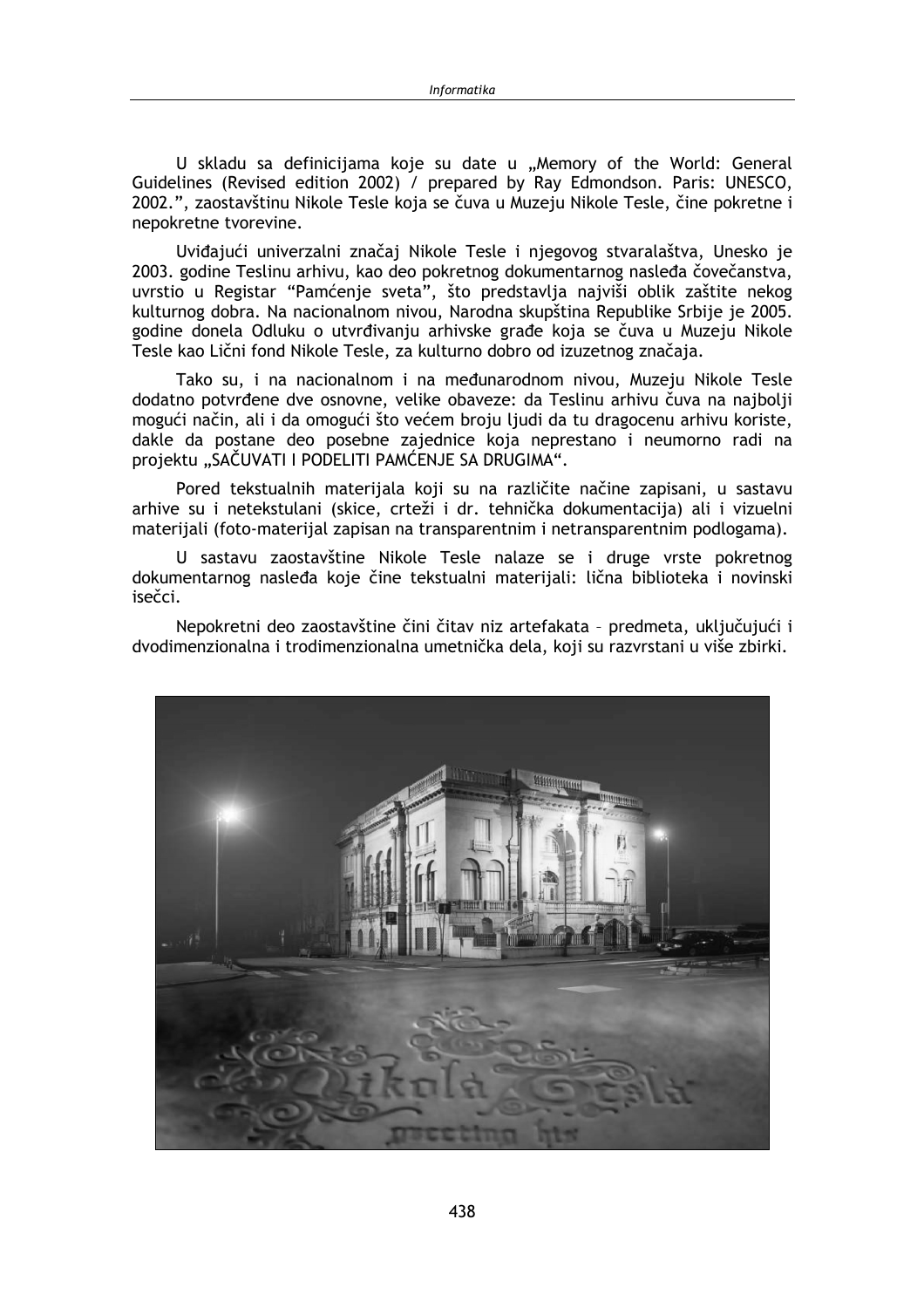### **ZUB VREMENA**

Muzej je osnovan i počeo je da razvija svoje aktivnosti, a u protoku vremena od njegovog osnivanja, generacije stručnjaka uporno su radile na sređivanju, obradi i prezentaciji svih delova Tesline zaostavštine. Tri godine nakon osnivanja otvorena je stalna izložbena postavka, pokrenuta je izdavačka i izložbena delatnost, započet ie posao na identifikovanju, kategorizaciji, katalogizaciji i drugim oblicima obrade svih delova zaostavštine. Ubrzo u Muzej stižu i prvi eksterni korisnici, strani i domaći istraživači Tesline zaostavštine.

Međutim, tekstualni, netekstulani i vizuelni delovi pokretne zaostavštine nisu u punoj meri bili dostupni, što zbog toga što su bili u procesu obrade, a u najnovije vreme i zbog mogućnosti da se oštete fizičkim kontaktom tokom korišćenja.

Dakle, pomenuti protok vremena nametnuo je, ne više kao tekuću obavezu, već kao imperativ, da se delovi zaostavštine (tekstualni, netekstualni i vizuelni materijali) podvrgnu svim poznatim i mogućim merama zaštite, kako bi se u najdužem mogućem periodu zaustavili i sprečili procesi koje donosi "zub vremena", a u koje je potrebno uvrstiti i sve oblike korišćenja dokumentarnog materijala u izvornom obliku, uključujući i one vezane za njegovu stručnu obradu.

Kao specijalni vid zaštite, nametnula se i potreba prenošenja tekstualnog, netekstualnog i vizuelnog dokumentarnog materijala u neki drugi oblik, u kopije koje su ujedno dugotrajne ali i koje se mogu koristiti umesto originala, a u što većem dijapazonu primena.

U osnovne mere zaštite bilo koje vrste dokumentarnog materijala, svakako spadaju mere fizičke zaštite, počevši od kvaliteta i opreme prostorija, pa sve do osnovnih jedinica čuvanja materijala, i na kraju samog materijala. Sve akcije koje su do nedavno preduzimane na tom planu, ili nisu bile dovoljne ili nisu realizovane, a i tu je "zub vremena" učinio svoje.

Osnovna oprema (naprimer kutije i fascikle za smeštaj i čuvanje arhive) je oštećena, pa je čak i sama postala stanište nepoželjnog mikro sveta. I opet, novi imperativ - što pre, usklađenim, znalačkim i raznovrsnim zahvatima i merama promeniti postojeće nepovoljno stanje i to u delu koji zahteva najveće angažovanje svih resursa, posebno finansijskih. Pristupilo se faznoj adaptaciji cele zgrade, čiji će jedan od rezultata biti formiranje posebnih depoa za smeštaj i čuvanje pojedinih vrsta materijala: arhivska građa prepakovana je u nove omote i kutije, izrađene po najvišim standardima; projektovane su i nabavljene posebne klimatizovane komore za konačno odlaganje i čuvanje arhivske građe i pokrenut projekat za njenu konzervaciju i restauraciju.

Osnovni sklop uređaja za održavanje svih parametara mikroklime u pomenutim komorama, čini modifikovana Teslina vazdušna pumpa. Dakle, originalni dokumenti će najzad biti čuvani pod najboljim mogućim uslovima, a glavni čuvar će biti njegov nikada patentirani izum!

### **TRAGOM GUTENBERGA**

Publikovanje dokumentarnog materijala je, kao pouzdana, opšte poznata i prihvaćena strategija zaštite i "deljenja pamćenja sa drugima", u Muzeju prepoznata i takođe doživljena kao imperativ zaštite, korišćenja i dostupnosti dokumentarnog materijala, te su izuzetno pojačane izdavačka i izložbena delatnost. Nizu klasičnih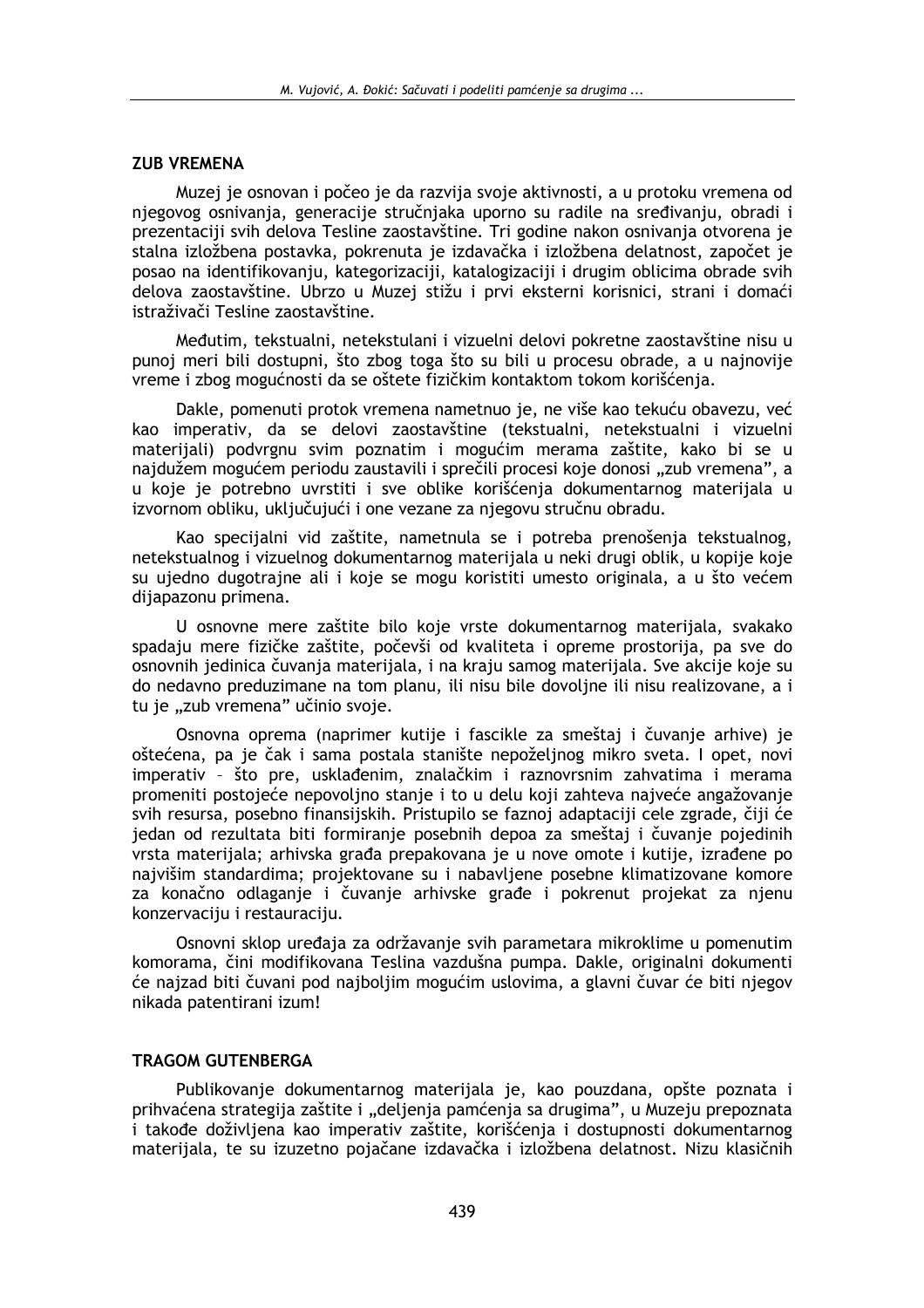publikacija, u novim edicijama u kojima je prenet sadržaj, a u većem delu i izgled originalnih dokumenata, pridružuju se, kao posebna edicija, katalozi izložbi. Oni nisu samo prateći i dopunski materijal, već zato što sadrže i artefakta iz pokretnog dela zaostavštine koja su izložena, predstavljaju i svojevrsna monografska dela. Pažljivom i objektivnom oku ne može promaći činjenica da je, preko ukupne, posebno najnovije izdavačke i izložbene delatnosti Muzeja, veliki broj do skora nepoznatih i neobjavljenih dokumenata učinjen dostupnim javnosti.

Pomenutim aktivnostima Muzeja na promociji Teslinog grandioznog dela, posebno korišćenjem originalnog dokumentarnog materijala, svakako je potrebno pridružiti i znatan broj publikacija kao i dela i proizvoda iz oblasti pokretnih i nepokretnih slika, u internacionalnoj, komercijalnoj i nekomecijalnoj produkciji.

Trudeći se da izađe u susret svakom razumnom i dokumentovanom zahtevu, Muzej je čitavom nizu institucija i pojedinaca, po propisanoj proceduri i uz određene uslove, davao i daje na korišćenje dokumentarni materijal iz Tesline zaostavštine, u nekom od traženih oblika kopija ili prepisa (analognih i/ili digitalnih), čvrsto verujući da ie i to način "deljenja pamćenja sa drugima", pamćenja koje je sadržano u Teslinoj zaostavštini.

### PUT U DIGITAL NI SVET

Mnoge oblasti rada i aktivnosti Muzeja, ostvarene posebno tokom 2006. i 2007. godine (preko 50 izložbi u zemlij i inostranstvu, 20 novih stručnih i popularnih publikacija, stalno ažuriranje muzejskog web sajta, 3D animacije Teslinih patenata itd.) ne bi mogle biti realizovane ni po obimu, a pogotovo ne po kvalitetu, da se nije pribeglo formulisanju strategije razvoja Muzeja, koja je zasnovana na korišćenju i aktivnom praćenju najnovijih tehnoloških dostignuća, posebno u IT oblasti.

Informatizacija Muzeja je tako postala još jedan imperativ, ali informatizacija koja nije sama sebi cilj - ona mora biti u funkciji strateških ciljeva i misije Muzeja, posebno u oblastima gde informatička podrška zaista unapređuje rad i otvara nove mogućnosti.

Teslinu zaostavštinu čine raznorodni materijali, a njihovu obradu pokriva više struka - arhivistika, muzeologija, bibliotekarstvo, a u najnovije vreme i informatika. Nesporno je da je u delu stručne obrade kulturnog nasleđa informatička podrška našla i potvrdila svoje mesto i pokazala niz komparativnih prednosti u odnosu na klasične metode obrade, posebno u procesima unosa, obrade i uređenja tekstualnih meta podataka o dokumentarnom materijalu.

Međutim, noviji razvoj informatičkih tehnologija doneo je još jednu mogućnost - da se putem prenosa pokretnog dokumentarnog materijala u digitalne slike, uz struktuirane informatičke alate koji uključuju i određene meta podatke o tom materijalu, formiraju digitalne kolekcije, po sadržaju analogne originalnim, ali sa daleko većim i efikasnijim mogućnostima za pretraživanje i korišćenje.

U strukama zaštite kulturnih dobara, do tada opšte prihvaćena tehnologija prenosa originalnog dokumentarnog materijala u mikrofilmske oblike, dobila je naoko konkurenta. Aktuelno stanje stvari ukazuje da još nije došlo vreme da se jedna tehnologija u potpunosti zameni drugom, već da ih je moguće i potrebno koristiti uporedo, ali uz preraspodelu osnovnih funkcija. Digitalne kopije prevashodno treba da imaju funkciju korišćenia, jer uz određene uslove, imaju niz komparativnih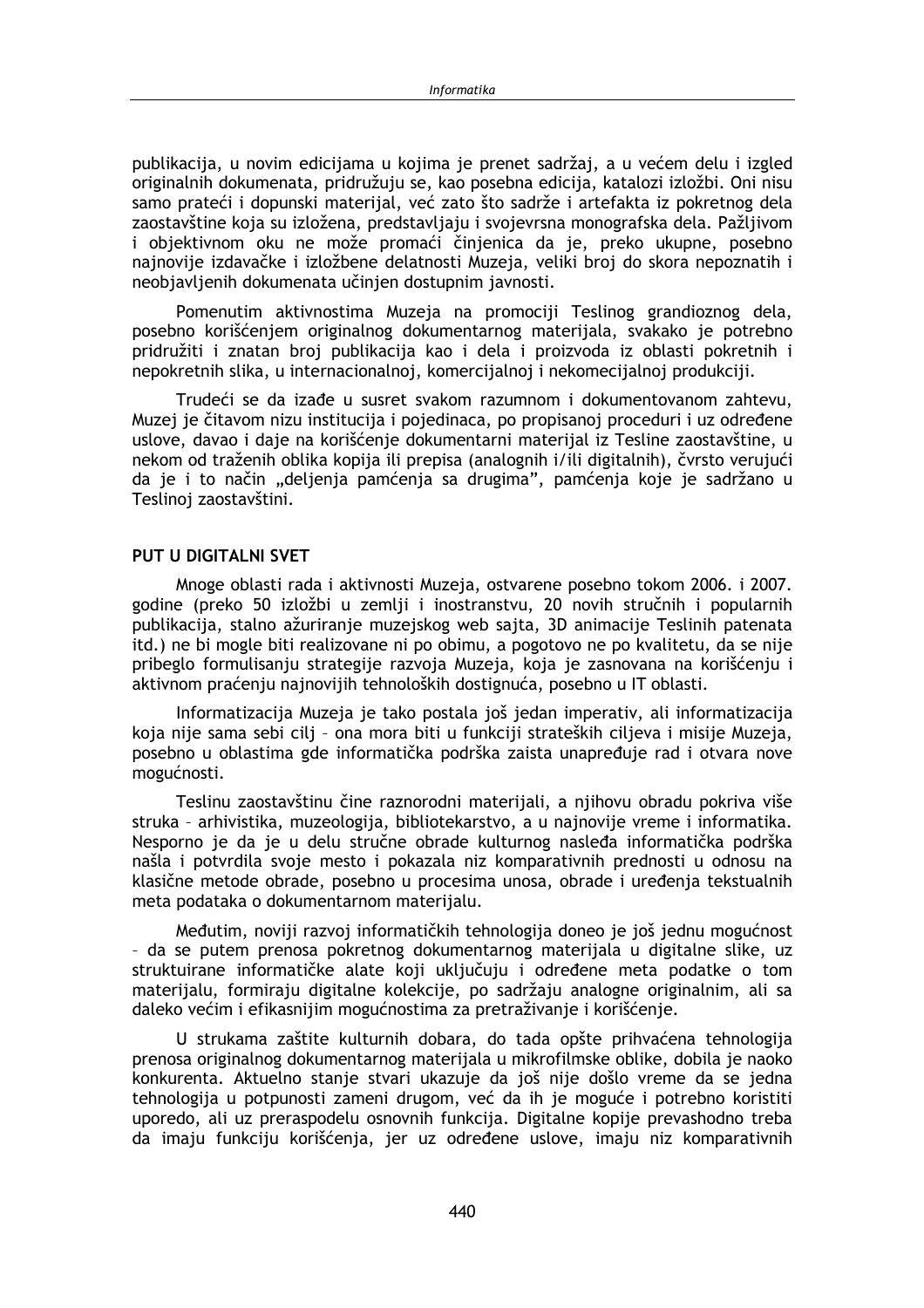prednosti nad korišćeniem mikrofilmskih zapisa, a mikrofilmske kopije ostaju prvenstveno u funkciji zaštite, jer je nijhova dugotrajnost nesporna.

Sagledavši raniji koncept digitalizacije koji je išao putem mikrofilmovanja, a zatim skenirania mikrofilmskih slika, konstatovano je da se najveći deo tako skeniranog dokumentarnog materijala ne može koristiti za prezentacione svrhe (npr. izložbena aktivnost, publikovanje) koje su izuzetno bitne u gotovo svakoj aktivnosti Muzeja. On je bio ograničen samo na crno-beli prikaz i ekransko korišćenje. Eventualno i na oblike štampe koji ne prevazilaze kvalitet standardne crno-bele fotokopije.

To znači da taj koncept ne isključuje mogućnost da se originalni dokumenti, u principu, neće više koristiti. On ostavlja potrebu budućeg višekratnog dodira sa dokumentima zbog dobijanja digitalnih slika većeg raspona korišćenja, ali i zbog delimične nečitljivosti slika dobijenih prenosom sa mikrofilma.

Dakle, ta verzija metoda hibridne digitalizacije (original - mikrofilmska slika digitalna slika) stavljena je pod znak pitanja i u Muzeju se, početkom 2006. godine, pristupilo traganju za nekom drugom koja će pomiriti i zadovoljiti sve visoke zahteve koji su u igri.

Rešenje je postojalo i bilo je tek postalo dostupno na ovdašnjem tržištu informatičkih roba i usluga. Ono počiva na obrnutom postupku od prethodne verzije sa originala se postupcima skeniranja i fotografisanja digitalnim aparatom prvo dobijaju digitalne slike (u kolor verziji) koje se zatim prenose i na mikrofilm (u crnobeloj verziji). Ali, da li je ono stvarno valjanije, po sebi, i da li ono može dati željene rezultate u kraćem vremenskom periodu od prethodne verzije hibridne digitalizacije? Sva prikupljena saznanja i nevelika tuđa iskustva, kao i testiranja pokazala su da je to put kojim je moguće i potrebno ići u daljoj obradi svih delova zaostavštine Nikole Tesle koji su pogodni za takav postupak.

Sa druge strane, ozbiljno se postavilo pitanje ukupnog planiranja i projektovanja tog zahtevnog i odgovornog posla kao i uključivanja informatičke podrške u postupke koji treba da prethode, prate i slede iza neposrednog tehnološkog procesa digitalizacije, jer on sam po sebi, ako nije dobro pripremljen, praćen i sagledan u prostoru i vremenu i nije primeren drugim raspoloživim resursima, ne mora da donese kvalitet više. Naprotiv on, kao i bilo koji do kraja neosmišlien postupak kopirania, može samo da proizvede novu kolekciju koja zahteva dug i mučan proces obrade i pripreme za korišćenje.

### **KORAK PO KORAK...**

Kao prvo od svih pitanja, bilo je neophodno definisati listu prioriteta na nivou kolekcija pokretnog dokumentarnog materijala, ali i unutar njih, a odmah zatim redosled postupaka i metoda koje je nužno primeniti.

Kao najprioritenija kolekcija nametnula se Teslina arhiva, koja se u Muzeju vodi kao Lični fond Nikole Tesle - LFNT. Ta kolekcija je već bila podvrgnuta poodmaklom procesu obrade i prenosa originalnih dokumenta, prvo u mikrofilmski, a zatim i u digitalni oblik, putem skeniranja mikrofilmskih zapisa.

Unutar te kolekcije apsolutni prioritet je dat onom delu (osnovna klasifikaciona grupa: DELATNOST, ili u žargonu: NAUČNI RAD) koji uopšte nije mikrofilmovan u poslednjem zahvatu, a pritom je obiman i svakako sadržajno i na svaki drugi način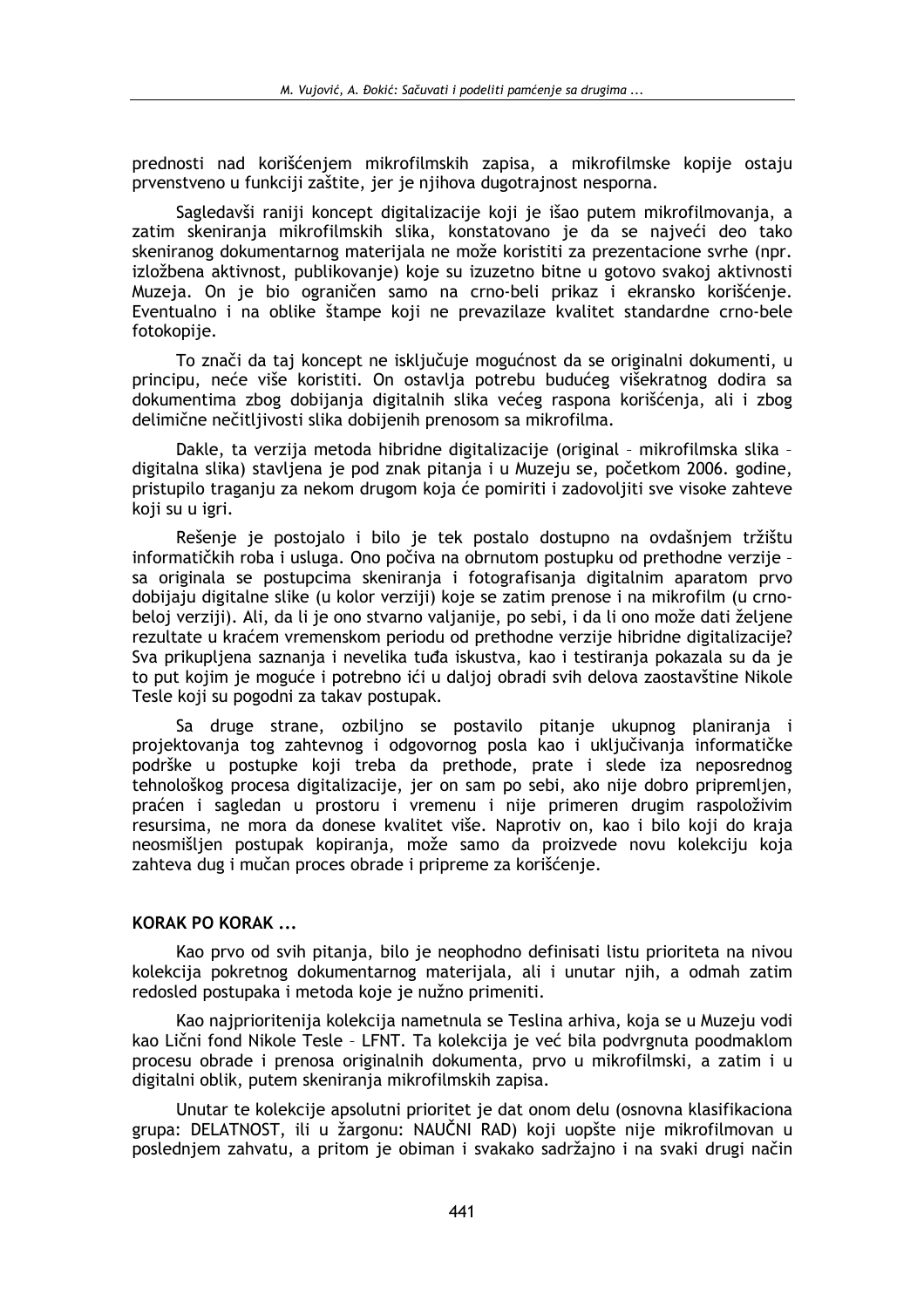izuzetno i značajan. Istovremeno, prioritet je dat i delu kolekcije fotografskih zapisa na netransparentnim podlogama - pozitiv fotografijama, prvenstveno zbog izuzetno velikog broja zahteva za korišćeniem tog dela kolekcije (za interne i eksterne potrebe).

Još od osnivanja Muzeja, svakako najteži zadatak bio je da se ta kolekcija (LFNT) obradi i priredi za javno korišćenje. Zašto je to bio najteži zadatak, iako je poznato da je taj deo Tesline zaostavštine nevelik po obimu? Ključ problema krije se u činjenici da je to izuzetno kompleksna, raznorodna i raznovrsna kolekcija koja, po svemu, odražava nesvakidašnjost samog Tesle.

Uhvatiti se u koštac sa takvom kolekcijom je možda jedan od najtežih stručnih zadataka arhivistike i srodnih struka. Jednostavno rečeno, nijedno od pravila, niti bilo koja od poznatih metodologija obrade, nije moglo da se, bez izuzetka, primeni na ovu skupinu dokumenata.

Vreme provedeno na obradi tog dela Tesline zaostavštine, od osnivanja Muzeja pa do danas, jeste vreme traganja za rešenjima koja moraju da proisteknu iz same suštine materijala i njegovog tvorca.

Sledeće mesto na listi prioriteta dobili su novinski isečci, koji čine posebnu kolekciju. Bez obzira na značaj ove kolekcije, ona već samo po osnovu toga što je najugroženija zbog trošnosti materijala (novinski papir), zahteva da se podvrgne svim oblicima obrade i zaštite.

Teslina lična biblioteka je kolekcija koja je obrađena po bibliotečkim pravilima i standardima i treća je po redu za preduzimanje mera zaštite, a posebno za digitalizaciju.

Opšte pravilo koje je usvojeno u Muzeju jeste da se ni u jedan zahvat ne ulazi bez prethodno urađenog projekta koji, na osnovu sagledanog stanja, mora da sadrži sve elemente vezane za postupke i metedologije, a naročito za pitanja informatičke podrške u svim fazama rada.

Iz svega navedenog jasno je da se posao na zaštiti i pripremi za korišćenje obavlja planski i fazno, sa osnovnom idejom da se nakon svake zaokružene faze, na određenom delu zaostavštine ili čak i na delovima pojedinih kolekcija, dokumentarni materijal pripremljen za korišćenje učini dostupnim naučnoj, stručnoj i drugoj javnosti, prevashodno u digitalnom obliku, ali uz informativna sredstva za svaku od kolekcija, urađena po najvišim standardima i u skladu sa najboljom praksom zastupljenih struka.

U svim planiranim i projektovanim zahvatima, potrebno je imati na umu da su delovi Tesline zaostavštine nejednako obrađeni i u klasičnim analognim ali i u informatičkim zahvatima. Još uvek će proći izvesno vreme dok se stepen obrade ne ujednači i modifikuje ka novom nizu stepenica, koji treba da dovede do onoga odakle je i počelo ili kako je i prvobitno bilo.

Ka integralnoj celini izvora podataka i informacija, onako kako je to Tesla tvorio i koristio. To je, iz sadašnje perspektive i saznanja o granicama do kojih Muzej kao stručna ustanova, može i mora da ide, sledeći veliki i ozbiljan zadatak.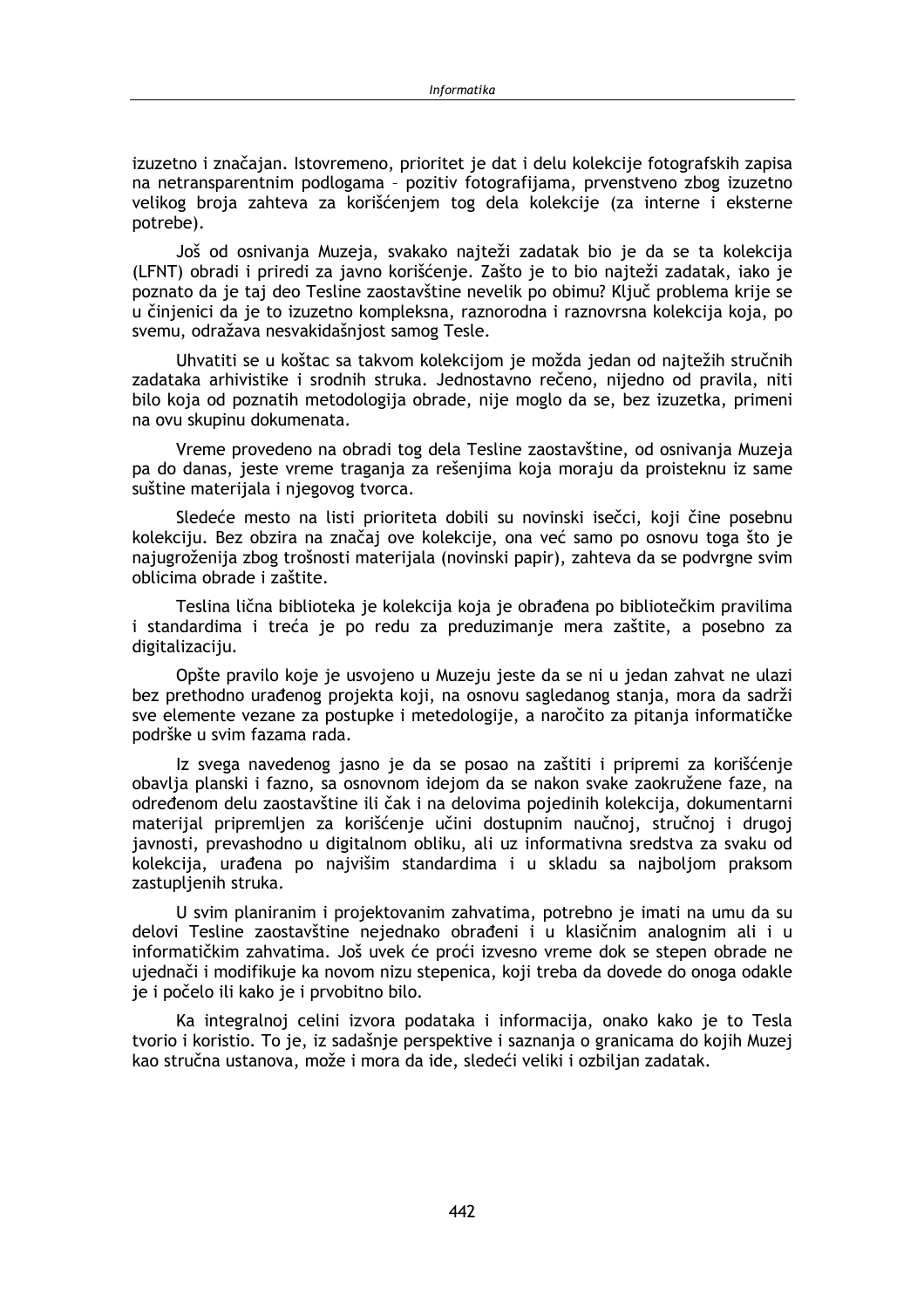## **KA KONAČNOM CILJU**

Muzej Nikole Tesle, kao kompleksna ustanova zaštite kulturnih dobara, prihvata viziju "trajne i univerzalne dostupnosti dokumentarnog nasleđa" kao cilj kome teži, ali svakako deli sudbinu mnogih sličnih ustanova u pogledu specifičnih ograničenia po pitanju dostupnosti svih delova pokretne zaostavštine Nikole Tesle. Ona proističu iz:

- domaćeg zakonodavstva (procedura pribavljanja dozvole za pristup za strane  $a)$ državljane)
- fizičkog stanja pojedinih delova zaostavštine čijim bi se daljim korišćenjem, u b) originalnom obliku, ugrozio njihov integritet
- $\mathsf{C}$ nepripremljenosti pojedinih delova pokretne zaostavštine za javno korišćenje
- ograničenosti i trenutne neobezbeđenosti prostora i odgovarajuće opreme za d) korišćenje u okviru Muzeja.

Kao što je vidljivo iz prethodnog teksta, Muzej je zahvaljujući, pre svega, razumevanju i praktičnim merama svog osnivača Skupštine grada Beograda, po svim navedenim pitanjima, izuzev onog navedenog pod tačkom a), preduzeo opsežne i svakodnevne aktivnosti da se u narednom kratkoročnom periodu, sukcesivno otklanjaju preostala ograničenja.

Prve rezultate tih aktivnosti možemo očekivati već do kraja 2008. godine kada će, između ostalog, javnosti biti dostupni (uključujući i putem Interneta, u on-line režimu) prvi inventari arhive Nikole Tesle, što je osnovna pretpostavka za bilo koji oblik korišćenja. Do tada će, prema planu Muzeja, biti normativno i praktično regulisana osnovna pitanja korišćenja delova zaostavštine Nikole Tesle, posebno arhivske kolekcije, u svim režimima, uključujući i on-line korišćenje, koje predstavlja potpuno novu, primamljivu ali i veoma osetljivu mogućnost. Po tom pitanju Muzej će konsultovati određene agencije Uneska, a već je u toku pažljivo proučavanje postavki i prakse ustanova koje poseduju slične kolekcije i koje su uključene u Registar "Pamćenje sveta".

Do tada, Muzej će nastaviti da, koliko je to god moguće učiniti sa resursima kojima raspolaže, odgovara na pojedinačne zahteve vezane za naučno-istraživačke i komercijalne potrebe, kao što je to i do sada činio. Ujedno će, na sve raspoložive načine, obaveštavati javnost o razvoju i stanju pokrenutih projekata, kojima je cilj da se pamćenje, sadržano u Teslinoj zaostavštini, sačuva i podeli sa drugima. Na kraju, dajemo kratak prikaz projekata koji su pokrenuti u Muzeju Nikole Tesle.

### DIGITALIZACIJA, MIKROFILMOVANJE, OBRADA I KORIŠĆENJE ARHIVE NIKOLE TESLE

#### $1.$ DIGITALIZACIJA I MIKROFILMOVANJE

a) OSNOVNI CILJEVI PROJEKTA

> Prenošenje originalnih dokumenata u digitalni i mikrofilmski oblik u cilju zaštite, obrade i korišćenja LFNT

- PRIPREMA PROJEKTA b) februar - septembar 2006. godine
- $\mathsf{C}$ **IZRADA PROJEKTA** septembar 2006. godine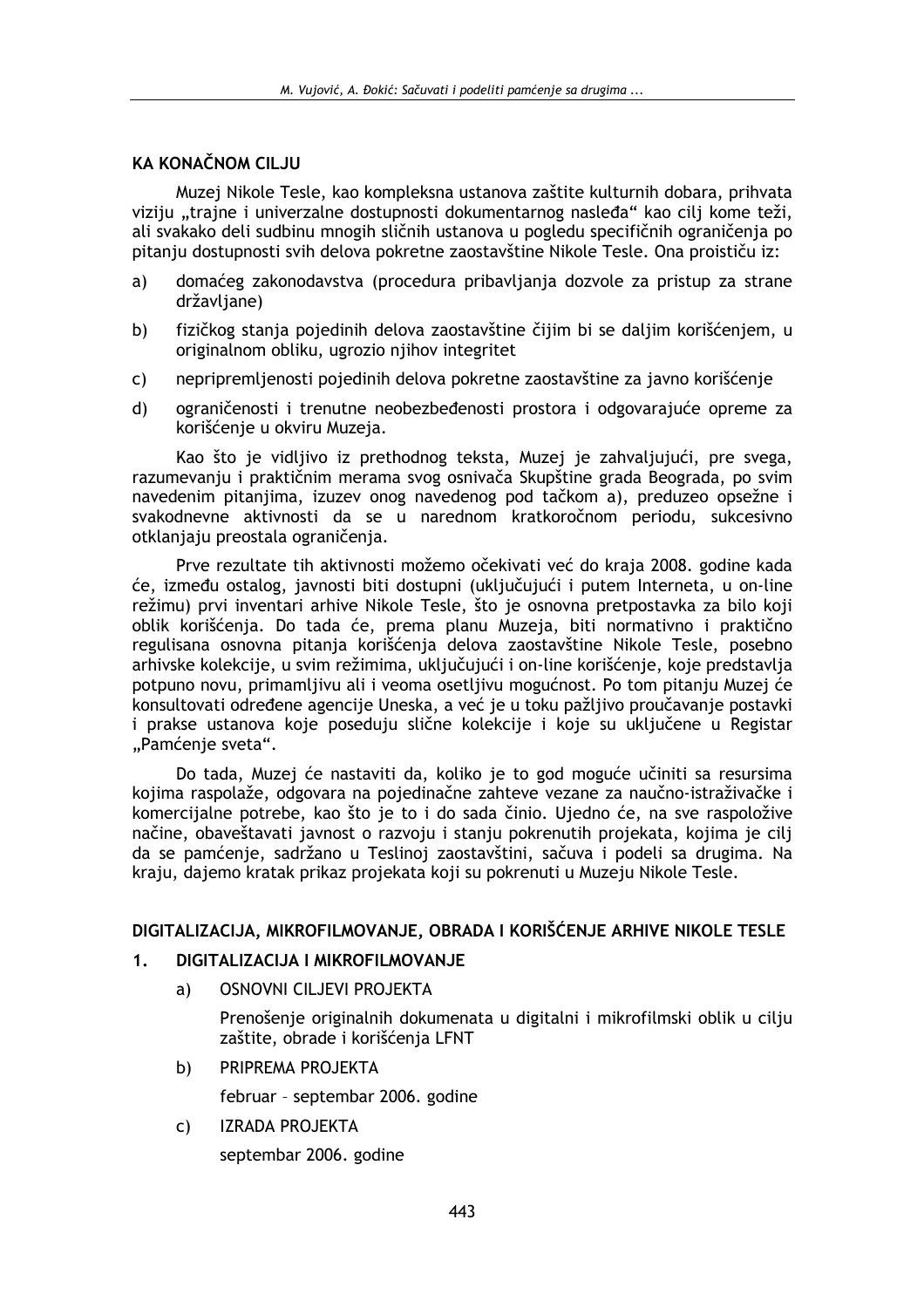#### POČETAK REALIZACIJE PROJEKTA  $\mathbf{d}$

- od septembra do decembra 2006. godine pregled svih dokumenta i priprema baza podataka
- od decembra 2006. godine do decembra 2007. godine skeniranje / fotografisanie dokumenata
- STANJE REALIZACIJE PROJEKTA  $e)$

Sve što je planirano preneto je u digitalni oblik, a deo i u mikrofilmski, a digitalne slike su pridružene odgovarajućim bazama podataka. Izrađena je aplikacija za stručnu, internu obradu digitalizovanog materijala, a aplikacija za korišćenje od strane eksternih korisnika je u završnoj fazi izrade. Posebno je formirana baza podataka o patentima Nikole Tesle. Delimično je izvršena verifikacija meta-podataka i kvaliteta digitalnih slika. Preostaje da se:

- skenira materijal iz grupe II PRAVNI POSLOVI I FINANSIJE koji je u ranijem zahvatu (do 2006. godine) mikrofilmovan, a zatim skeniran sa mikrofilmova u crno-beloj varijanti. Obrada (skeniranje i dr.) tog dela arhive nije bila predviđena za 2006/2007 godinu,
- skenira foto-materijal na transparentnim podlogama,
- završi verifikacija digitalizovanog i mikrofilmovanog materijala
- završi rad na aplikaciji za korišćenje od strane eksternih korisnika
- ZAVRŠETAK RADA NA PROJEKTU  $f$ )

do kraja 2008. godine

#### IZRADA SUMARNIH I ANALITIČKIH INVENTARA  $2<sub>1</sub>$

OSNOVNI CILJEVI PROJEKTA  $a)$ 

> Izrada pouzdanih informativnih sredstava u cilju korišćenja i zaštite dokumentarnog materijala, po osnovnim klasifikacionim grupama. Inventari će sukcesivno biti publikovani i štampani na srpskom i engleskom jeziku, a u elektronskom obliku biće dostupni preko web sajta Muzeja.

 $b)$ PRIPREMA PROJEKTA

iuli 2006. - maj 2007. godine

**IZRADA PROJEKTA**  $\mathsf{C}$ 

mai - novembar 2007.godine

POČETAK REALIZACIJE PROJEKTA  $\mathsf{d}$ 

novembar 2007. godine

STANJE REALIZACIJE PROJEKTA  $e)$ 

> Sumarni inventar za grupu IV DELATNOST i analitički inventar za grupu V PLANOVI I CRTEŽI su u završnoj fazi izrade na srpskom jeziku. Preostaje da se inventari za grupe IV i V, po završetku rada, prevedu na engleski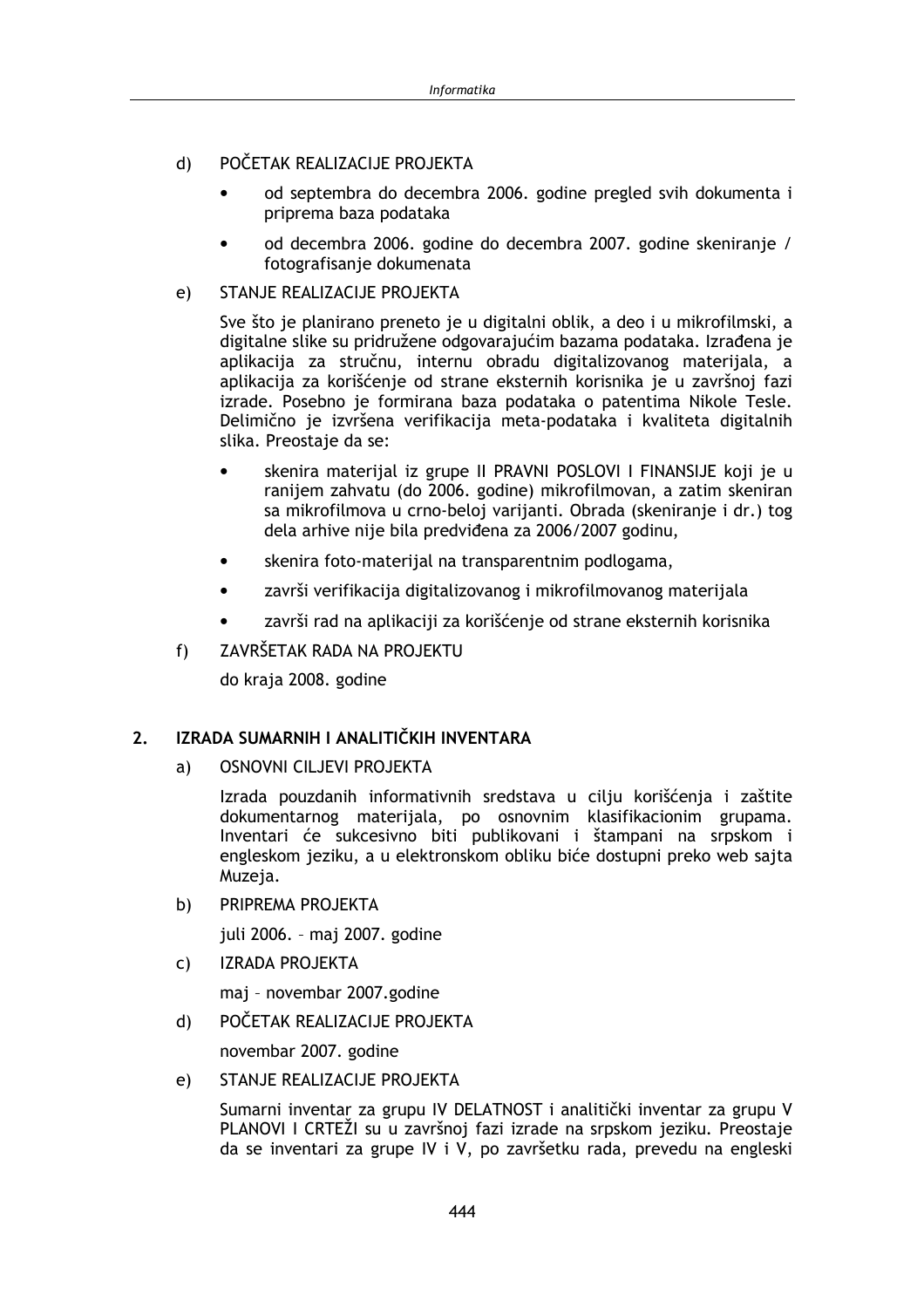jezik i prirede za korišćenie i izrade inventari za preostale osnovne klasifikacione grupe.

#### $f$ ZAVRŠETAK RADA NA PROJEKTU

Prvi inventari će biti publikovani od septembra 2008. godine, a završetak izrade svih inventara planira se za kraj 2009. godine.

#### POBOLJŠANJE USLOVA ZA SMEŠTAJ I ČUVANJE  $\mathbf{3}$

#### OSNOVNI CILJEVI PROJEKTA  $a)$

Poboljšanje uslova za smeštaj i čuvanje svih oblika i vrsta arhivskog materijala, na svim nivoima (od omota do mikroklimatskih uslova).

PRIPREMA PROJEKTA b)

novembar 2006. - decembar 2006. godine

**IZRADA PROJEKTA**  $\mathsf{C}$ 

januar 2007. godine

POČETAK REALIZACIJE PROJEKTA  $\mathbf{d}$ 

od februara 2007, do decembra 2007.

- STANJE REALIZACIJE PROJEKTA  $e)$ 
	- projektovane su specijalne fascikle i kutije za odlaganje svih delova LFNT, uključujući pozitiv fotografije
	- izrađene su specijalne fascikle i kutije za odlaganje preko 50% od ukupne količine dokumentarnog materijala koji je i prepakovan u nove omote,
	- izrađena su 4 od planiranih 10 specijalnih ormara sa uređajima za održavanje mikroklimatskih uslova
- $f$ ) ZAVRŠETAK RADA NA PROJEKTU

do juna 2009. godine

### DIGITALIZACIJA, MIKROFILMOVANJE, OBRADA I KORIŠĆENJE NOVINSKIH ISEČAKA

OSNOVNI CILJEVI PROJEKTA  $a)$ 

> Prenošenie novinskih isečaka iz zaostavštine Nikole Tesle u digitalni i mikrofilmski oblik, kao i izrada pouzdanih informativnih sredstava u ciliu nijhove zaštite, obrade i korišćenia.

PRIPREMA PROJEKTA  $b)$ 

Avgust 2007 - Novembar 2007. godine.

**IZRADA PROJEKTA**  $\mathsf{C}$ 

Novembar 2007 - Decembar 2007. godine.

POČETAK REALIZACIJE PROJEKTA g)

Početak radova na realizaciji projekta je planiran tokom 2008. godine.